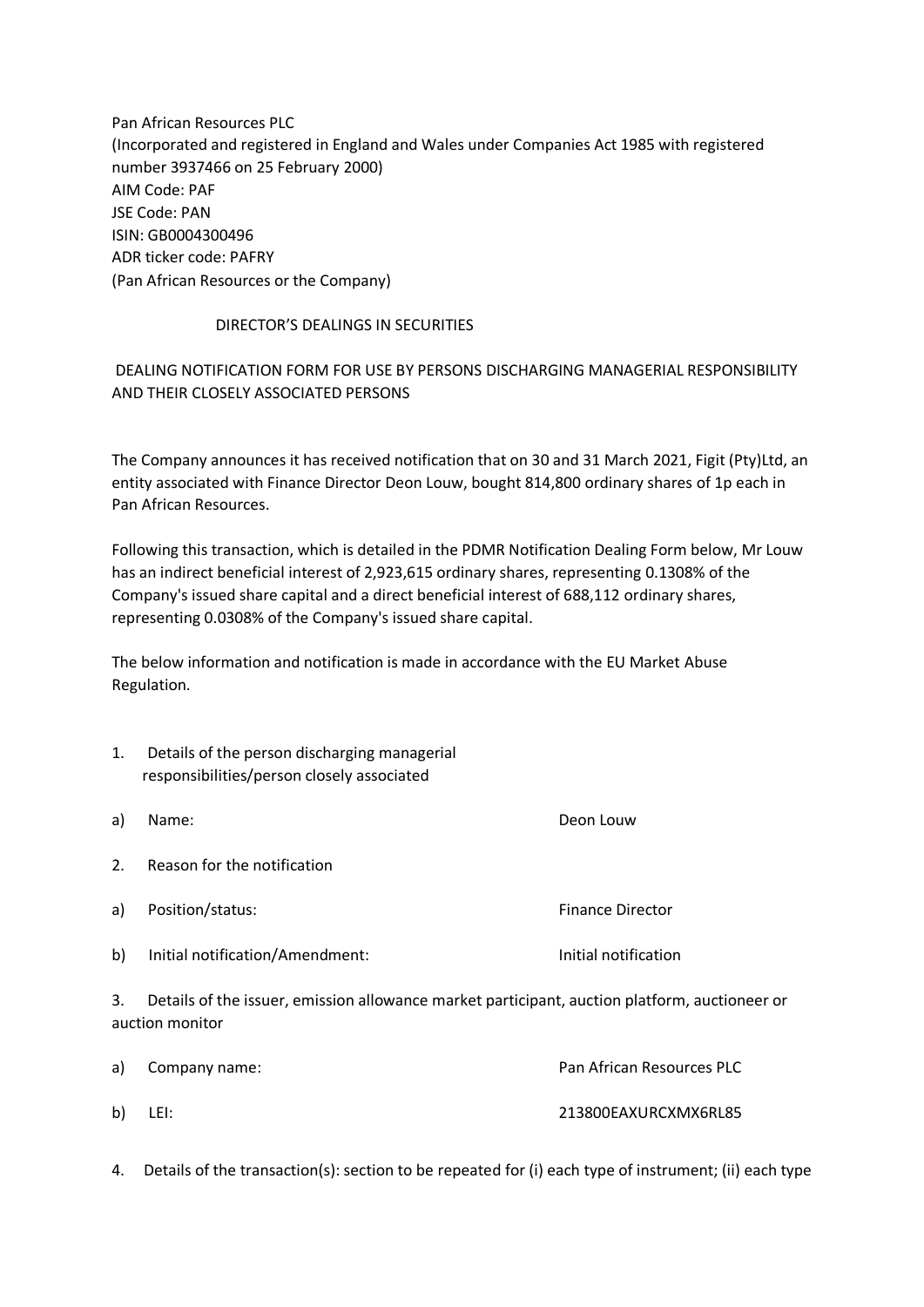of transaction; (iii) each date; and (iv) each place where transactions have been conducted

a) Description of the financial instrument, type of instrument:

Ordinary shares of 1p each

Identification code: GB0004300496

b) Nature of the transaction:

Trade 1: Acquisition of ordinary shares by an associate of Deon Louw, namely Figit (Pty) Ltd, of which he is the sole director

Trade 2: Acquisition of ordinary shares by an associate of Deon Louw, namely Figit (Pty) Ltd, of which he is the sole director

c) Price(s) and volume(s):

| Trade 1:                       |                                | 407,430 ordinary shares     |
|--------------------------------|--------------------------------|-----------------------------|
| VWAP ZA 316.49 cents per share |                                |                             |
| Low ZA 313.00 cents per share  |                                |                             |
| High ZA 320.00 cents per share |                                |                             |
|                                |                                |                             |
| Trade 2:                       |                                | 407,370 ordinary shares     |
| VWAP ZA 316.64 cents per share |                                |                             |
| Low ZA 314.00 cents per share  |                                |                             |
|                                | High ZA 318.00 cents per share |                             |
| d)                             | Aggregated information:        |                             |
|                                |                                |                             |
| Trade 1:                       |                                | ZAR 1,289,475.21            |
| Trade 2:                       |                                | ZAR 1,289,896.37            |
| e)                             | Dates of the transaction:      |                             |
|                                |                                | 30 March 2021               |
| Trade 1:                       |                                |                             |
| Trade 2:                       |                                | 31 March 2021               |
| f)                             | Place of the transaction:      | Johannesburg Stock Exchange |

Additional information disclosed in accordance with the JSE Listings Requirements:

| a)       | Nature of interest of executive: |                     |
|----------|----------------------------------|---------------------|
| Trade 1: |                                  | Indirect beneficial |
| Trade 2: |                                  | Indirect beneficial |